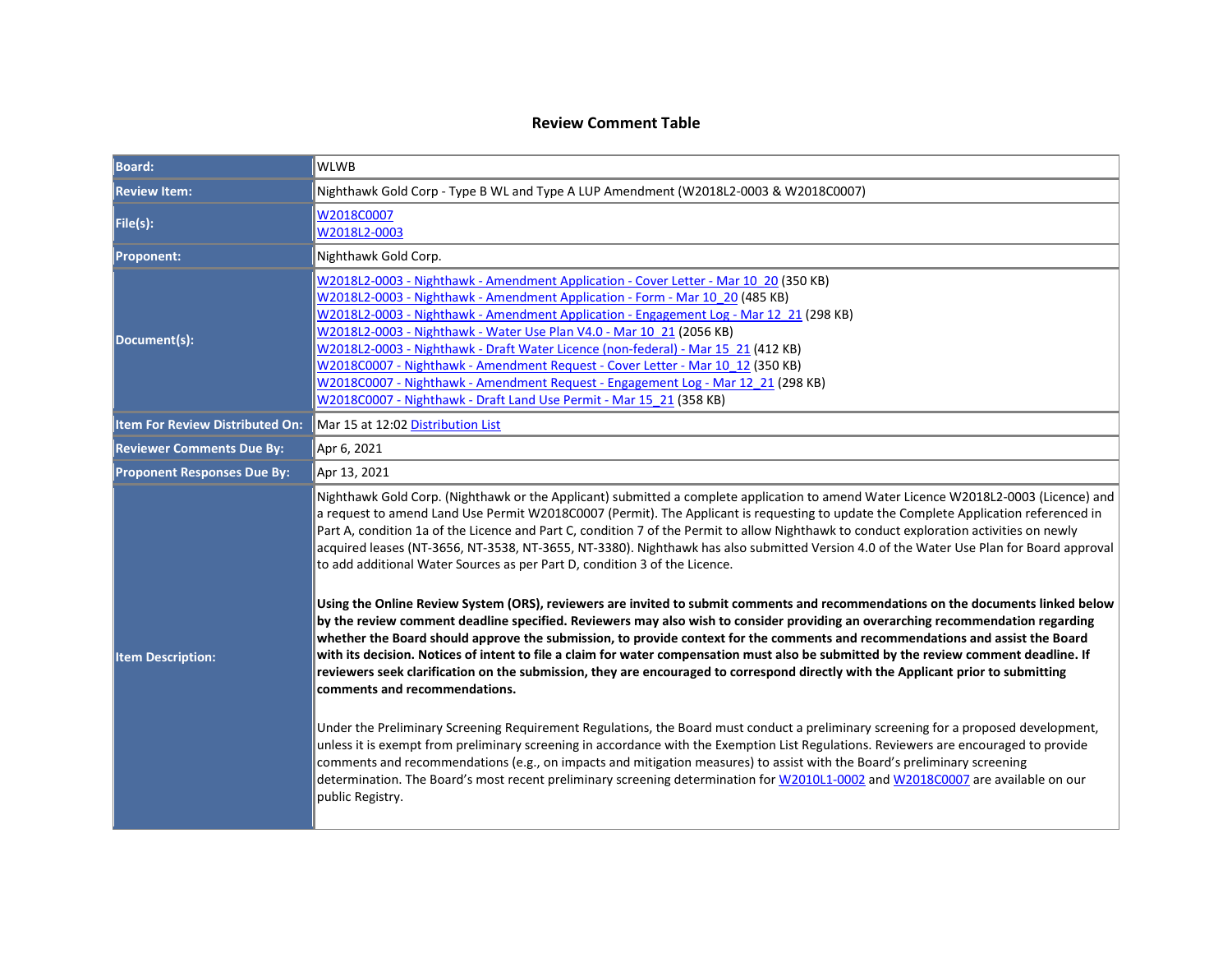|                             | A draft Licence and draft Permit have been developed by Board staff to allow reviewers to comment on possible amended conditions. These<br>draft materials are not intended to limit in any way the scope of reviewers' comments. The Board is not bound by the contents of the draft<br>Licence or Permit and will make its decision at the close of the proceeding on the basis of all the evidence and arguments filed by all parties. |
|-----------------------------|-------------------------------------------------------------------------------------------------------------------------------------------------------------------------------------------------------------------------------------------------------------------------------------------------------------------------------------------------------------------------------------------------------------------------------------------|
|                             | Please be advised that comments made by reviewers regarding impacts of this proposed amendment to wildlife and wildlife habitat in this<br>preliminary screening will inform the GNWT Minister of Environment and Natural Resources' determination regarding whether a Wildlife<br>Management and Monitoring Plan will be required for this Project as per section 95 of the Wildlife Act.                                                |
|                             | All documents that have been uploaded to this review are also available on our public Registry. If you have any questions or comments<br>about the ORS or this review, please contact Board staff identified below.                                                                                                                                                                                                                       |
| <b>Contact Information:</b> | Anneli Jokela 867-765-4588<br>Meaghan MacIntyre-Newell 867-765-4584                                                                                                                                                                                                                                                                                                                                                                       |

#### **Comment Summary**

| <b>Nighthawk Gold Corp. (Proponent)</b>                                        |                                      |                                                                                                                                                                                                                                                                                                                                                                                                                                                   |                                                                                |  |
|--------------------------------------------------------------------------------|--------------------------------------|---------------------------------------------------------------------------------------------------------------------------------------------------------------------------------------------------------------------------------------------------------------------------------------------------------------------------------------------------------------------------------------------------------------------------------------------------|--------------------------------------------------------------------------------|--|
|                                                                                | <b>ID Topic</b>                      | <b>Reviewer Comment/Recommendation</b>                                                                                                                                                                                                                                                                                                                                                                                                            | <b>Proponent Response</b>                                                      |  |
|                                                                                | General File                         | <b>Comment (doc)</b> Cover Letter of Respons to Review Comments<br>Recommendation                                                                                                                                                                                                                                                                                                                                                                 |                                                                                |  |
| GNWT - ENR - EAM (Environmental Assessment and Monitoring): Central Email GNWT |                                      |                                                                                                                                                                                                                                                                                                                                                                                                                                                   |                                                                                |  |
|                                                                                | <b>ID Topic</b>                      | <b>Reviewer Comment/Recommendation</b>                                                                                                                                                                                                                                                                                                                                                                                                            | <b>Proponent Response</b>                                                      |  |
| 13                                                                             | General File                         | <b>Comment (doc)</b> ENR Letter with Comments and Recommendations<br><b>Recommendation</b>                                                                                                                                                                                                                                                                                                                                                        |                                                                                |  |
|                                                                                | Topic: Water<br>Licence<br>Amendment | Comment The cover letter provided by Nighthawk states: "For Licence W2018L2-0003 Nighthawk is<br>requesting to update the Complete Application referenced in Part A, Condition 1(a) to include<br>Mining Leases NT-3656, NT-3538, NT-3655, and NT-3380. No changes to any Licence conditions are<br>required."<br><b>Recommendation</b> 1) ENR supports Nighthawk's request as there are no changes to the Water<br>Licence conditions requested. | Apr 8: Thank you for reviewing and commenting on<br>the amendment application. |  |
| 12                                                                             | Topic: Water<br>Use Plan             | <b>Comment</b> ENR understands that the updates to the Water Use Plan include additional lakes that are <b>Apr 8:</b> Thank you for reviewing and commenting on<br>in the area of properties purchased by Nighthawk. Since the method of determining available water<br>for use has not changed, ENR supports the updated Water Use Plan.<br>Recommendation 1) ENR supports the updated Water Use Plan.                                           | the amendment application.                                                     |  |
| <b>GNWT - Lands - North Slave Region: Cheryl Larocque</b>                      |                                      |                                                                                                                                                                                                                                                                                                                                                                                                                                                   |                                                                                |  |
|                                                                                | <b>ID Topic</b>                      | <b>Reviewer Comment/Recommendation</b>                                                                                                                                                                                                                                                                                                                                                                                                            | <b>Proponent Response</b>                                                      |  |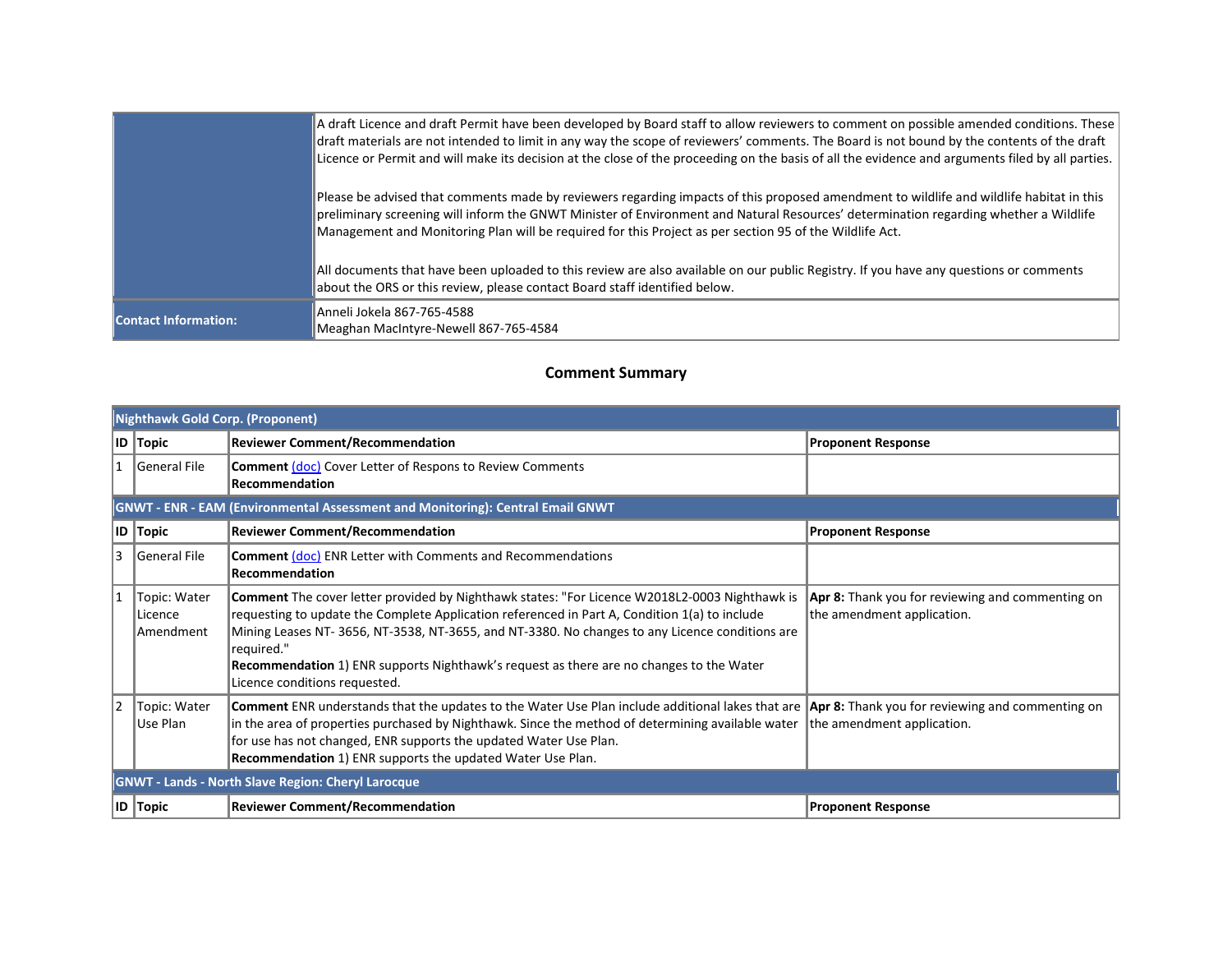| 1              | W2018C0007-<br><b>NIGHTHAWK</b><br><b>GOLD CORP -</b><br><b>AMENDMENT -</b><br><b>COMMENTS</b><br>LETTER | Comment (doc) Please see attached letter.<br><b>Recommendation Please see attached letter.</b>                                                                                                                              | Apr 8: Thank you for reviewing and commenting on<br>the amendment application.                          |  |  |  |
|----------------|----------------------------------------------------------------------------------------------------------|-----------------------------------------------------------------------------------------------------------------------------------------------------------------------------------------------------------------------------|---------------------------------------------------------------------------------------------------------|--|--|--|
|                | <b>GNWT - Lands - North Slave Region: Clint Ambrose</b>                                                  |                                                                                                                                                                                                                             |                                                                                                         |  |  |  |
|                | ID Topic                                                                                                 | <b>Reviewer Comment/Recommendation</b>                                                                                                                                                                                      | <b>Proponent Response</b>                                                                               |  |  |  |
| $\overline{1}$ | Land Use<br>Permit<br>Operating<br>Conditions                                                            | Comment The amendment application has been reviewed;<br>Recommendation No new land use permit operating conditions are required for the inclusion of<br>additional sub-surface Mining Leases in the Kim-Cass land use area. | Apr 8: Thank you for reviewing and commenting on<br>the amendment application.                          |  |  |  |
|                |                                                                                                          | <b>Tlicho Government: LONGINUS EKWE</b>                                                                                                                                                                                     |                                                                                                         |  |  |  |
|                | ID Topic                                                                                                 | <b>Reviewer Comment/Recommendation</b>                                                                                                                                                                                      | <b>Proponent Response</b>                                                                               |  |  |  |
| $\mathbf{1}$   | <b>General</b>                                                                                           | Comment Tlicho Government (TG) has reviewed the Nighthawk Gold Corp - Type B WL and Type A<br>LUP Amendment (W2018L2-0003 & W2018C0007) application and has no comment at this<br>time.<br><b>Recommendation None</b>       | Apr 8: Thank you for reviewing and commenting on<br>the amendment application.                          |  |  |  |
|                |                                                                                                          | Wek' eezhii Renewable Resources Board: Laura Meinert                                                                                                                                                                        |                                                                                                         |  |  |  |
|                | ID Topic                                                                                                 | <b>Reviewer Comment/Recommendation</b>                                                                                                                                                                                      | <b>Proponent Response</b>                                                                               |  |  |  |
| $\overline{1}$ | WRRB Cover<br>Letter                                                                                     | <b>Comment (doc)</b> Cover letter attached.<br><b>Recommendation N/A</b>                                                                                                                                                    | Apr 8: Thank you for reviewing and commenting on<br>the amendment application.                          |  |  |  |
| 2              | <b>WMMP</b><br>Update                                                                                    | Comment Nighthawk did not submit an updated Wildlife Management and Monitoring Plan<br>(WMMP) with their Type B WL and Type A LUP Amendment. As this project requires a Type B WL, it                                       | Apr 8: The WMMP was reviewed and submitted with<br>the original application in 2018. As the exploration |  |  |  |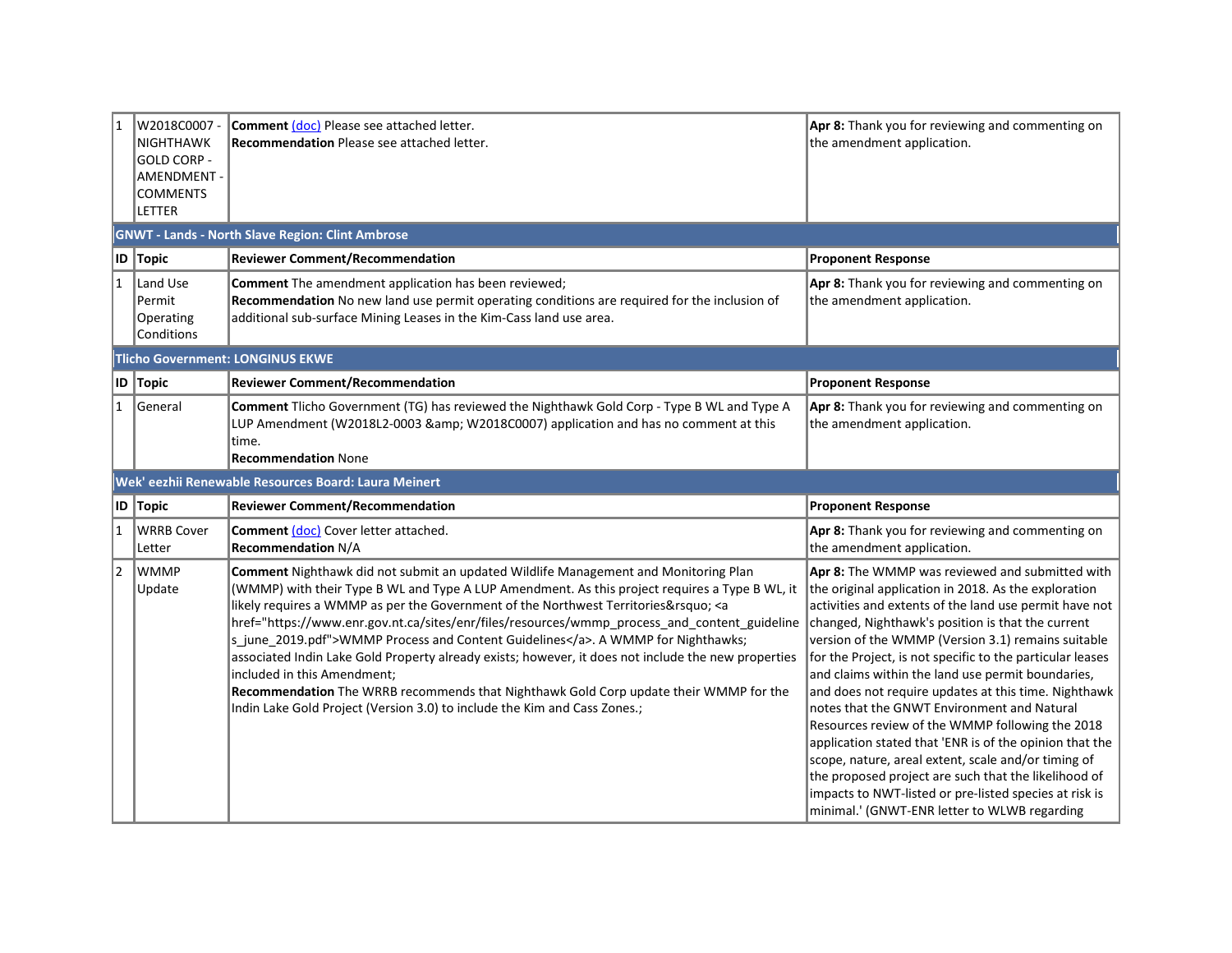W2018C0005 and W2018X0007, 16 November 2018). Nighthawk will continue to review the WMMP annually and make updates as required. Nighthawk will report on wildlife observations and interactions in the Water Licence Annual Report. This report will show that wildlife interactions have been extremely limited, particularly as most activity occurs within the disturbed footprint of the Colomac mine. No wildlife incidents occurred in 2019 or 2020.

| <b>WLWB: Meaghan MacIntyre-Newell</b> |                                |                                                                                                                                                                                                                                                                                                                                                                                                                                                                                                                                                                                                                                                                                                                                                                                                                                                                                                                        |                                                                                                                                                                                                                                                                                                                                                                                                                                                                                         |  |
|---------------------------------------|--------------------------------|------------------------------------------------------------------------------------------------------------------------------------------------------------------------------------------------------------------------------------------------------------------------------------------------------------------------------------------------------------------------------------------------------------------------------------------------------------------------------------------------------------------------------------------------------------------------------------------------------------------------------------------------------------------------------------------------------------------------------------------------------------------------------------------------------------------------------------------------------------------------------------------------------------------------|-----------------------------------------------------------------------------------------------------------------------------------------------------------------------------------------------------------------------------------------------------------------------------------------------------------------------------------------------------------------------------------------------------------------------------------------------------------------------------------------|--|
|                                       | <b>ID</b> Topic                | <b>Reviewer Comment/Recommendation</b>                                                                                                                                                                                                                                                                                                                                                                                                                                                                                                                                                                                                                                                                                                                                                                                                                                                                                 | <b>Proponent Response</b>                                                                                                                                                                                                                                                                                                                                                                                                                                                               |  |
| 1                                     | l Water Use                    | Comment Nighthawk submitted an updated Water Use Plan for approval to include Water Sources<br>Plan, Figure 2A   in support of the drilling activities on newly acquired mineral leases. Nighthawk has included<br>additional Water Sources that appear partially (Echo Lake, VL1, Lex Lake) or entirely (VL2, VL5, VL6,<br>and VL21) located on lands Nighthawk does not have a mineral lease or claim for (i.e., NT-3462). It is  Mineral Lease NT-3462. Water sources outside or<br>unclear if Nighthawk is requesting that this area be included in a preliminary screening and if so, in<br>consideration of which activities and associated potential impacts.<br>Recommendation Is Nighthawk requesting that the preliminary screening for the Permit and<br>Licence amendment include the area encompassed by NT-3462? If yes, please describe potential<br>activities in this area and any potential impacts. | Apr 8: Nighthawk is aware that exploration can only<br>proceed within mining lease and mineral claim areas,<br>and is not requesting preliminary screening for<br>bordering on Nighthawk's leases and claims were<br>included in the Water Use Plan for transparency with<br>other water users in the area. Nighthawk will update<br>the Water Use Plan to exclude lakes VL2, VL5, VL6,<br>and VL21, as these lakes are not within and do not<br>boarder Nighthawk's claims and leases. |  |
| 12                                    | l Water Use<br>Plan, Figure 2A | <b>Comment</b> Figure 2A outlines proposed Water Sources entirely outside of the area covered by<br>Nighthawk's mineral leases and claims (i.e., NT-3462). It is unclear what the Water Sources entirely<br>outside of Nighthawk's leases will be used for and how the water would be obtained.<br><b>Recommendation</b> Describe what the water from these sources will be used for and the methods<br>lused to withdraw water from these sources.                                                                                                                                                                                                                                                                                                                                                                                                                                                                    | Apr 8: See response to WLWB-1.                                                                                                                                                                                                                                                                                                                                                                                                                                                          |  |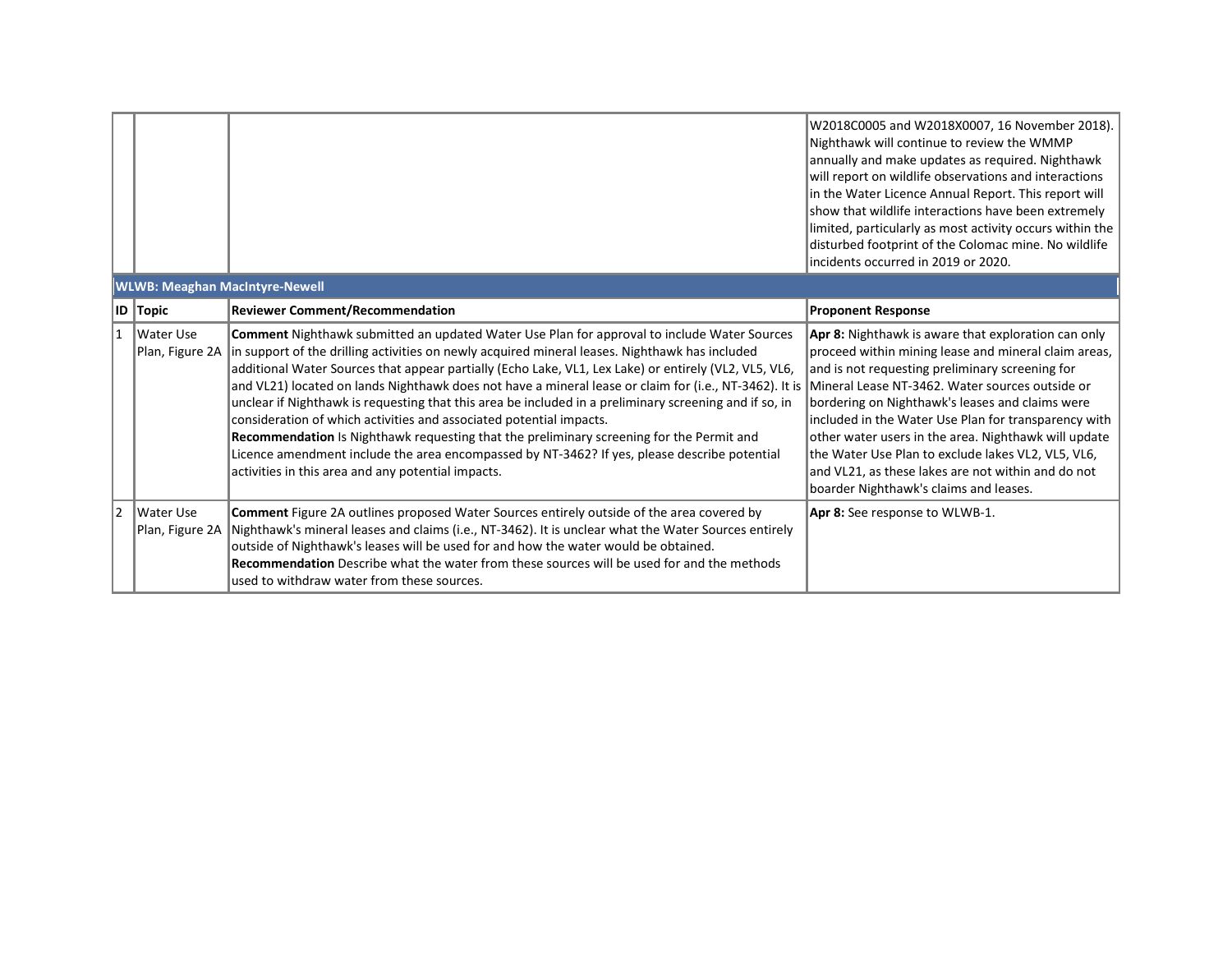

8 April 2021

Mr. Ryan Fequet, Executive Director Wek'eezhii Land and Water Board #1-4905 48th St. Yellowknife, NWT X1A 3S3 Via email: mmacintyre-newell@wlwb.ca |

#### **RESPONSE TO QUESTIONS RAISED FOR LAND USE PERMIT AND WATER LICENCE APPLICATION AMENDMENTS FOR THE NIGHTHAWK GOLD C0RP AT INDIN LAKE GOLD PROPERTY**

Dear Mr. Fequet;

As you know, Nighthawk Gold Corp. (Nighthawk) recently submitted a complete application to amend Water Licence W2018L2-0003 as well as a request to amend Land Use Permit W2018C0007. Nighthawk requested to update the Complete Application referenced in Part A, condition 1a of the Licence and Part C, condition 7 of the Permit to allow for exploration activities on newly acquired leases (NT-3656, NT-3538, NT-3655, NT-3380).

Nighthawk has also submitted Version 4.0 of the Water Use Plan for Board approval to add additional Water Sources as per Part D, condition 3 of the Licence.

The deadline for reviewer comments was April 6, 2021 and the deadline for Nighthawk's response is April 13, 2021. In anticipation of the Board's meeting on April 22, 2021, Nighthawk has responded with the attached response to reviewer's comments and questions.

Nighthawk Gold Corp. would like to thank reviewers for the opportunity to engage once again and to obtain their thoughtful feedback and questions.

Regards, **Nighthawk Gold Corp.** 

Lockett

Denise Lockett, Manager Stakeholder Relations, Licensing and Permitting

**#301 – 141 Adelaide St. W. Toronto, ON, M5H 3L5**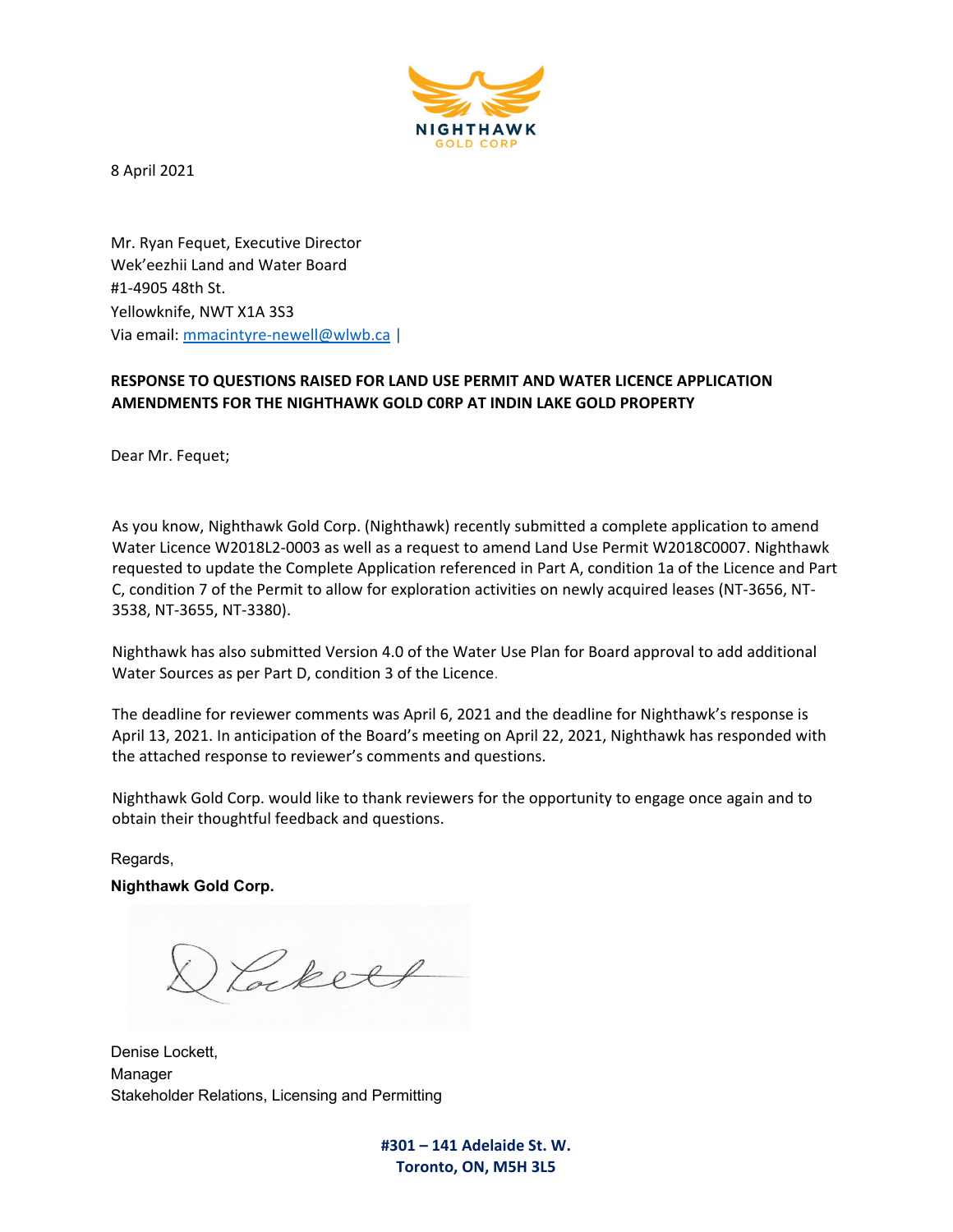Government of Gouvernement des Northwest Territories Territoires du Nord-Ouest

April 6, 2021

Joseph Mackenzie Chair Wek'èezhìı Land and Water Board #1-4905 48th Street Yellowknife, NT X1A 3S3

Dear Mr. Mackenzie,

**Re: Nighthawk Gold Corp. Water Licence Amendment Application - W2018L2-0003 Land Use Permit Amendment Request – W2018C0007 Mineral Exploration on Newly Required Leases and Additional Water Sources Request for Comment**

The Department of Environment and Natural Resources (ENR), Government of the Northwest Territories has reviewed the amendments at reference based on its mandated responsibilities under the *Waters Act* and provides the following comments and recommendations for the consideration of the Board.

## **Topic: Water Licence Amendment**

## **Comment(s):**

The cover letter provided by Nighthawk states: "For Licence W2018L2-0003 Nighthawk is requesting to update the Complete Application referenced in Part A, Condition 1(a) to include Mining Leases NT- 3656, NT-3538, NT-3655, and NT-3380. No changes to any Licence conditions are required."

## **Recommendation(s):**

1) ENR supports Nighthawk's request as there are no changes to the Water Licence conditions requested.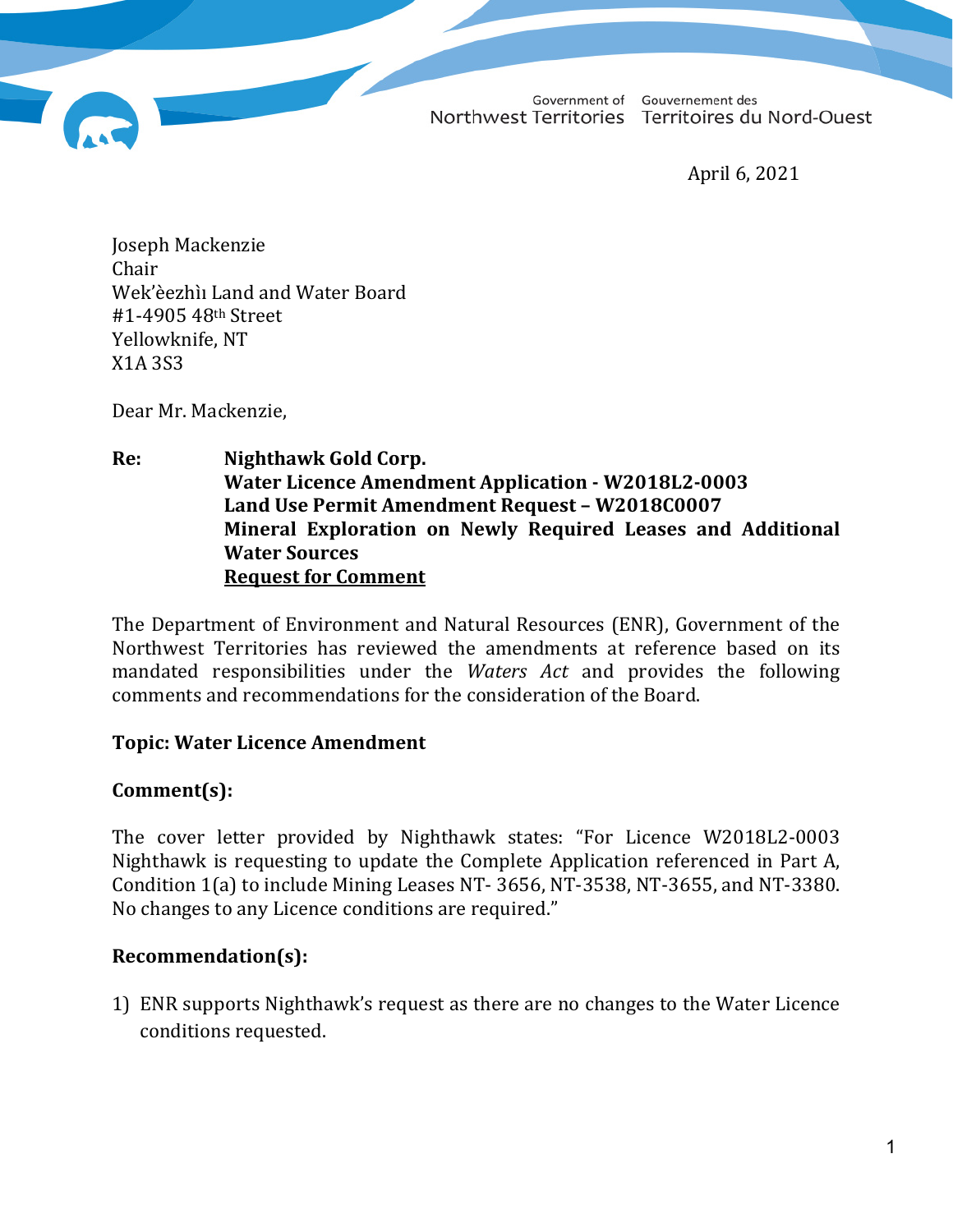# **Comment(s):**

ENR understands that the updates to the Water Use Plan include additional lakes that are in the area of properties purchased by Nighthawk. Since the method of determining available water for use has not changed, ENR supports the updated Water Use Plan.

## **Recommendation(s):**

1) ENR supports the updated Water Use Plan.

Comments and recommendations were provided by ENR technical experts in the Water Management and Monitoring Division and were coordinated and collated by the Environmental Assessment and Monitoring Section (EAM), Environmental Stewardship and Climate Change Division.

Should you have any questions or concerns, please do not hesitate to contact Patrick Clancy, Environmental Regulatory Analyst at (867) 767-9233 Ext: 53096 or email [patrick\\_clancy@gov.nt.ca](mailto:patrick_clancy@gov.nt.ca).

Sincerely,

Way

Patrick Clancy Environmental Regulatory Analyst Environmental Assessment and Monitoring Section Environmental Stewardship and Climate Change Division Department of Environment and Natural Resources Government of the Northwest Territories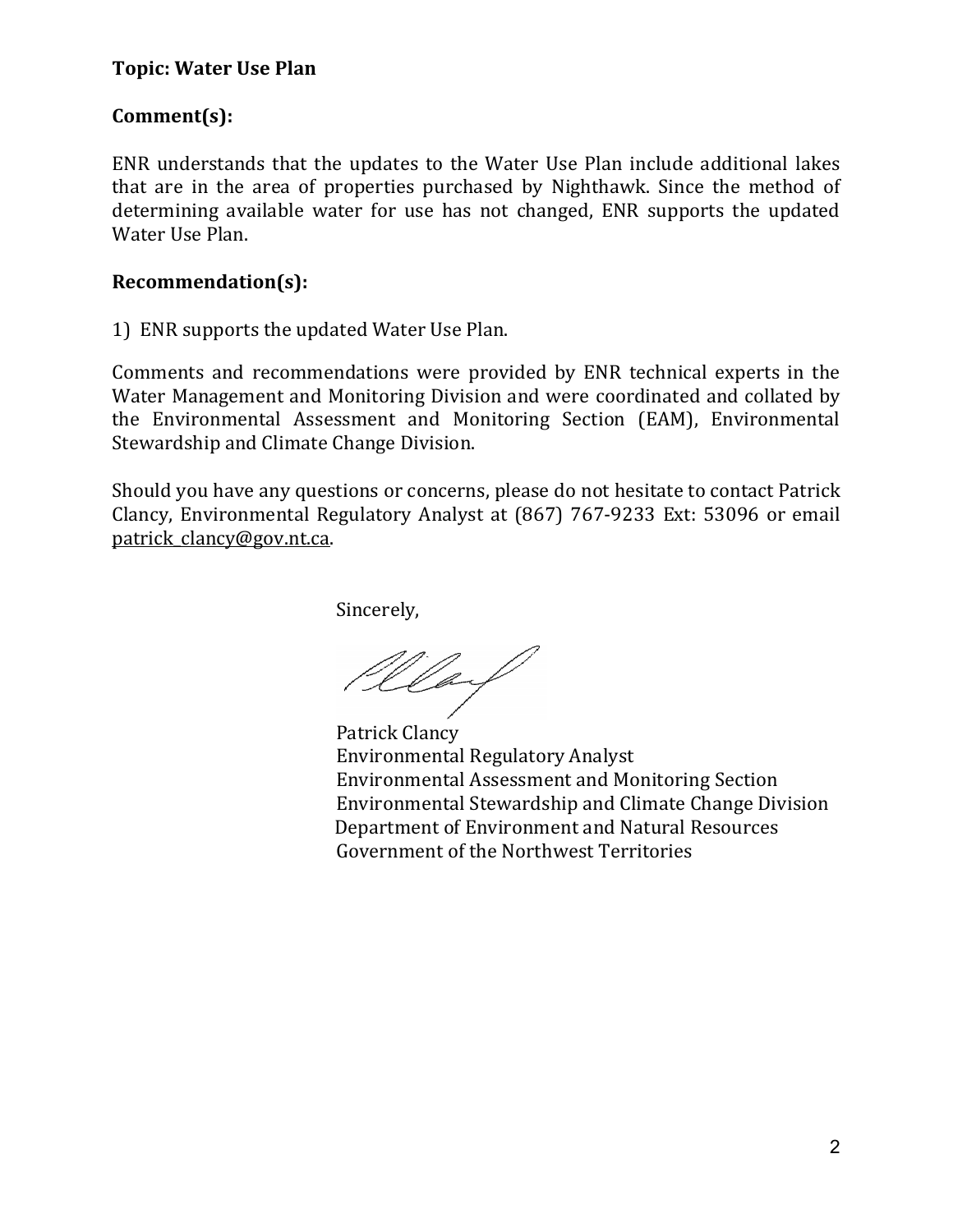Government of Gouvernement des Northwest Territories Territoires du Nord-Ouest

April 1, 2021

Ms. Anneli Jokela Wek'eezhii Land and Water Board (WLWB) PO Box 32 WEKWEETI, NT X0E 1W0

Dear Ms. Jokela:

# Land Use Permit No. W2018C0007 - Nighthawk Gold Corp. - Amendment

Government of the Northwest Territories (GNWT) reviewed the request for amendment dated March 15, 2021 and recommends that the amendment be granted.

On March 15, 2021, our Inspector, Clint Ambrose, provided his comments for your consideration.

Comments received from the Mining Recorder's Office indicate that the 4 mineral leases are in the name of Geomark Exploration Ltd. Considering there is an Option Agreement (Agreement) between the two companies, the Agreement will confirm eligibility under Section 18 of the MVLUR.

Thank you for the opportunity to comment on this amendment. Should you have any questions or concerns, please contact our Inspector, Clint Ambrose, at (867) 767-9188.

Sincerely,

Sirt Stewart

**Scott Stewart** Regional Superintendent North Slave Region

North Slave Region (Yellowknife), Department of Lands, GNWT c.

 $cc$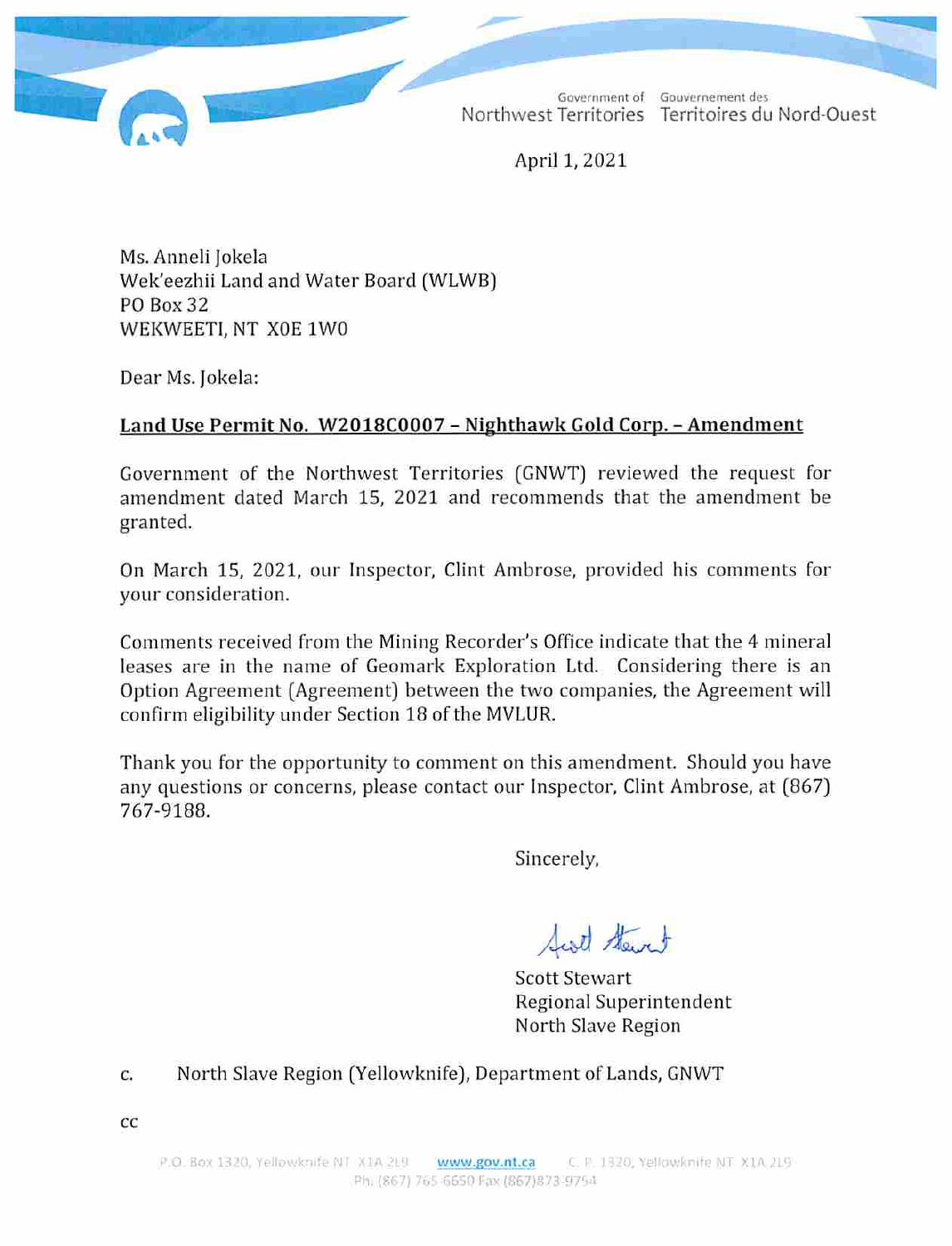

March 31, 2021

Anneli Jokela Regulatory Manager Wek'èezhìı Land and Water Board #1-4905 48th Street Yellowknife, NT, X1A 3S3

#### **Re: Nighthawk Gold Corp (Nighthawk) - Type B WL and Type A LUP Amendment**

Dear Ms. Jokela;

The following comments are submitted to the Wek'èezhìı Land and Water Board (WLWB) on behalf of the Wek'èezhìı Renewable Resources Board (WRRB) to be considered during the review of the Nighthawk's Type B Water Licence (WL) and Type A Land Use Permit (LUP) Amendment (WLWB W2018L2-0003 & W2018C0007).

Nighthawk did not submit an updated Wildlife Management and Monitoring Plan (WMMP) with their Type B WL and Type A LUP Amendment. As this project requires a Type B WL, it likely requires a WMMP as per the Government of the Northwest Territories' [WMMP Process and](https://www.enr.gov.nt.ca/sites/enr/files/resources/wmmp_process_and_content_guidelines_june_2019.pdf)  [Content Guidelines.](https://www.enr.gov.nt.ca/sites/enr/files/resources/wmmp_process_and_content_guidelines_june_2019.pdf) A WMMP for Nighthawks' associated Indin Lake Gold Property already exists; however, it does not include the new properties included in this Amendment. The WRRB recommends that Nighthawk Gold Corp update their WMMP for the Indin Lake Gold Project (Version 3.0) to include the Kim and Cass Zones.

The WRRB has no other concerns with the amendment. If you have any questions regarding these comments, please feel free to contact our office.

Sincerely,

Jody Religion

Jody Pellissey Executive Director

Yellowknife Office 202-5103 51st Street Yellowknife, NT X1A 2P3 p. 867.873.5740 f. 867.873.5743 Wekweeti Office Unit 5, P.O. Box 67 Wekweeti, NT X0E 1W0 p. 867.713.2333 f. 867.713.2334

www.wrrb.ca